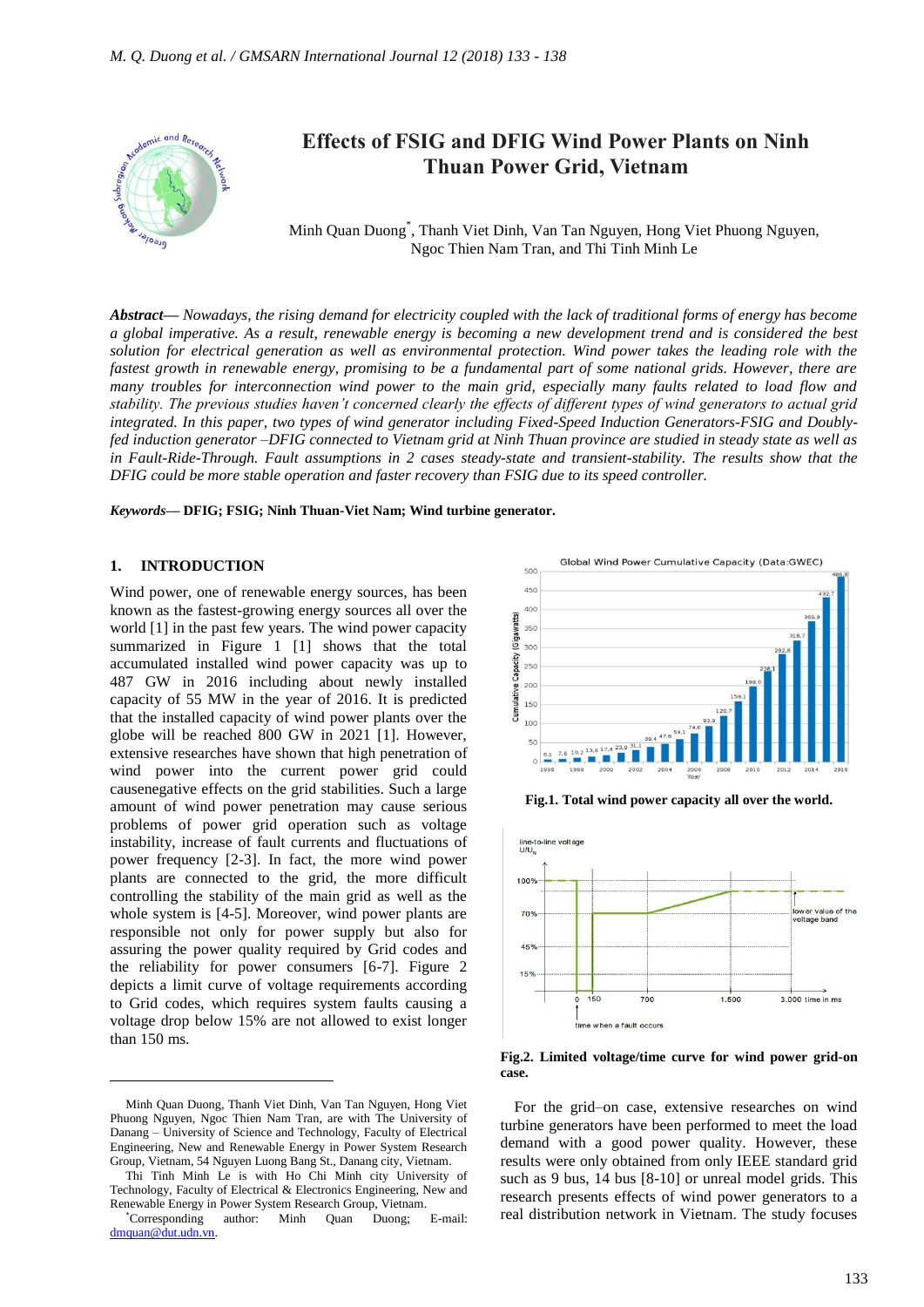on two popular wind turbine types: FSIG (Fixed-Speed Induction Generator) and DFIG (Doubly-Fed Induction Generator) connected to Ninh Thuan distribution power system. These two wind turbine generators are simulated in ETAP simulation software to study the steady state and transient stability during their connection to Ninh Thuan distribution network. The simulated results are highly accurate as real data of network operation have been used [11]. The results shows how better wind turbine type copping with the steady state and the Fault-Ride-Through does.

# **2. NINH THUAN GRID:**

Ninh Thuan is located in a dry area with the tropical monsoon climate. It is mostly sunny and windy during the whole year with the wind direction mostly is northeast and southwest. The average wind speed is from 3.3 to 8.9 m/s. The highest wind speed recorded in months and years is from 18 to 28 m/s. By 2020, the installed capacity of wind power plants will reach 220 MW with the corresponding produce of 482 million kWh. According to the World Bank [12], it is estimated that total potential wind power capacity in Ninh Thuan can be up to 10,447 MW. Consequently, it is identified as an important location to develop wind power plants by Vietnamese government. The wind potentials of Ninh Thuan province at the height of 65 m are summarized in Table 1.

**Table 1. The potential wind velocity in Vietnam (via** *AWS TruePower)*

| Average           | Medium      | Relative              | Good        | Very good     |
|-------------------|-------------|-----------------------|-------------|---------------|
| wind              | $(6.5 - 7)$ | good                  | $(7.5 - 8)$ | (Over $8.0$ ) |
| speed             | m/s)        | $(7-7.5 \text{ m/s})$ | m/s)        | m/s)          |
| Potential<br>(MW) | 24.351      | 2.202                 | 200         | 10            |

The ETAP software is widely used to simulate and analyze operation modes of wind power plants when they are connected to the power grid. Common analyzing methods are influences on steady state and power losses of the 110 kV grid as well as the possibility of overcoming faults. A diagram of the simulation grid based on real data provided by Electricity of Vietnam - EVN [13] is shown in Fig. 3.



**Fig.3. Ninh Thuan distribution grid map.**

The studied power grid is supplied from three main sources: Da Nhim hydropower plant (Gen 1), Bac Binh hydropower plant (Gen 2) and Mui Dinh power plant (Gen 3) [14]. In addition, this grid is connected to the Vietnam national grid (U1) at Thap Cham 2 110 kV bus. The simulated wind power plant (WP) with installed capacity of 40 MVA is connected to the distribution grid of Ninh Thuan province at Ninh Hai 110kV substation. The construction plan has 2 stages: 3 turbines with nominal capacity of 7.8 MW are installed in Stage 1; the rest 13 turbines of 33.8 MW capacity is installed in Stage 2 to fulfill the total installed capacity of 40MW. The total investment of the plant is about VND1.523 trillion and is expected to be completed by October 2018.

The parameters of power sources, load capacity of the studied grid are summarized in Table 2 and 3.

**Table 2. The parameter of power sources in Ninh Thuan province**

| ID    | Rating  |  |
|-------|---------|--|
| Gen 1 | 40 MW   |  |
| Gen 2 | 20 MW   |  |
| Gen 3 | 37,6 MW |  |
| WP    | 40MW    |  |

| Load                  | Nominal<br>Voltage (kV) | P(MW) | Q<br>(MVAr) |
|-----------------------|-------------------------|-------|-------------|
| Load<br><b>PRTC</b>   | 110                     | 40.7  | 3.1         |
| Load<br>Ninh Son      | 110                     | 9.4   | 1.4         |
| Load<br>Ninh Phuoc    | 110                     | 14.3  | 1.5         |
| Load<br>Ninh Thuan    | 110                     | 13.5  | 3.4         |
| Load_C41<br><b>NH</b> | 22                      | 9.2   | 0.6         |
| Load_C42<br>NH        | 22                      | 19.4  | 1.9         |

**Table 3. The maximum load on Jun 17 2017**

# **3. TWO TYPE MODELS OF WIND TUARBINE GENERATORS:**

#### *Fixed-Speed Induction Generator (FSIG):*

A diagram of Fixed-Speed Induction Generator (FSIG) shown in Fig.4 has a constant speed and utilize a squirrel cage induction generator (SCIG) to work at the synchronous speed or nearly synchronous speed. It has the constant output frequency due to its capability to maintain its constant speed. [15-18**]**.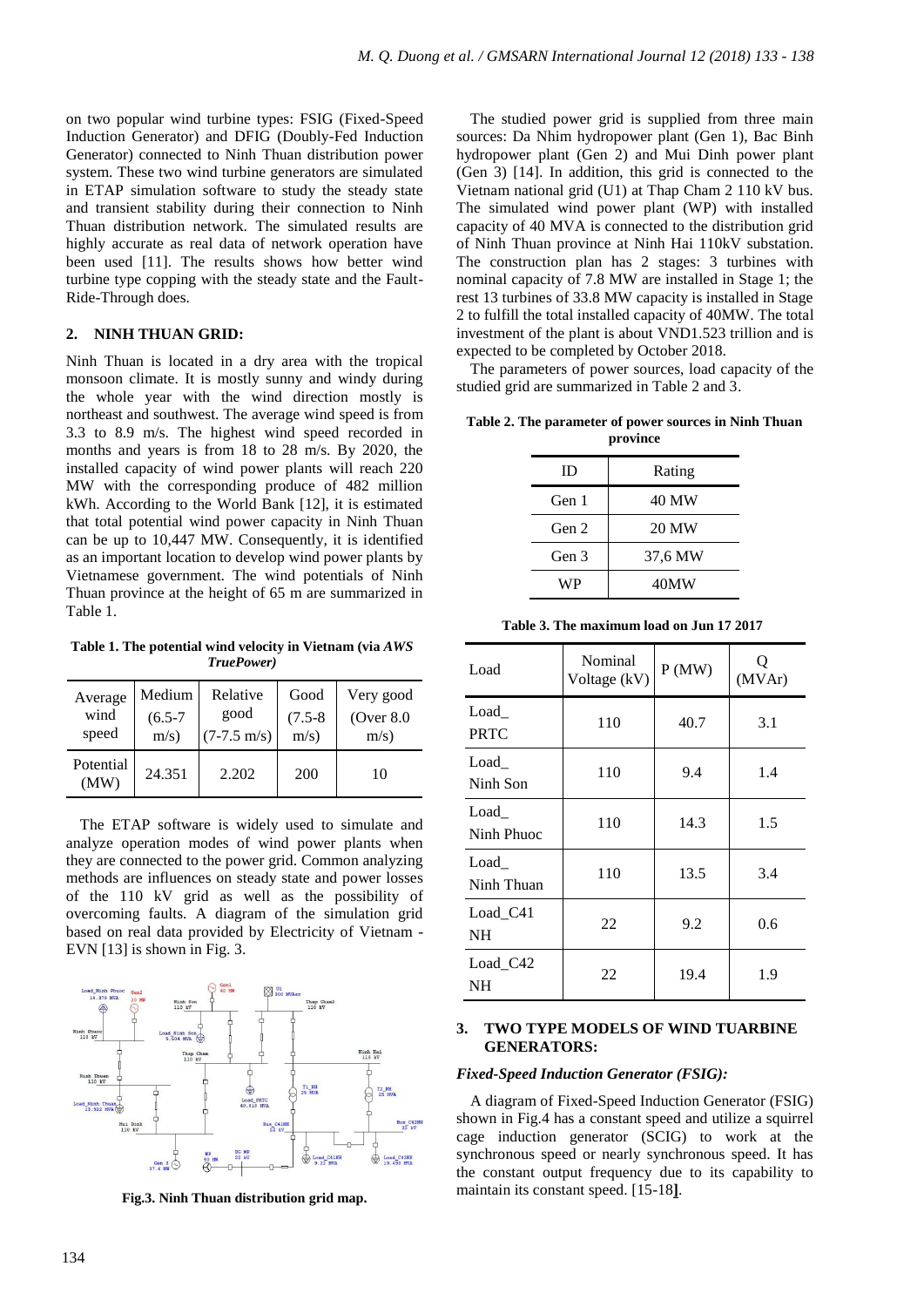

**Fig.4: FSIG's Block Diagram.**

Generated powers of FSIG can be modeled by following equations:

$$
P_s = v_d i_d + v_q i_q \tag{1}
$$

$$
Q_s = v_q \dot{i}_d - v_d \dot{i}_q \tag{2}
$$

where  $v_d$  and  $v_g$  are the voltages of generator according to the d-q axes,  $i_d$  and  $i_q$  are the currents of generator according to the d-q axes.

# *Doubly-Fed Induction Generator* **(DFIG)**

DFIG includes stator windings connected directly to a constant frequency three-phase grid and rotor windings connected to the grid via an indirect frequency inverter [15], [18] as shown in Fig.5.



**Fig.5: DFIG's Block diagram.**

This mode uses the Variable Speed – Variable Pitch control method. It is increasingly popular in applying this method to the state-of-the-art DFIG wind turbines. In this method, the wind turbine is operated at variable speed with fixed pitch angle when the wind speed is below the nominal value and changeable pitch angle when it is over the nominal value.

The generated powers at the rotor side are given by:

$$
P_r = v_{dr} i_{dr} + v_{qr} i_{qr}
$$
 (3)

$$
Q_r = v_{qr} i_{dr} - v_{dr} i_{qr}
$$
 (4)

And the generated powers at the stator side are given by:

$$
P_s = v_{ds}i_{ds} + v_{qs}i_{qs} \tag{5}
$$

$$
Q_s = v_{qs}i_{ds} - v_{ds}i_{qs}
$$
 (6)

The total output powers are given by:

$$
P = P_s + P_r
$$
  
\n
$$
Q = Q_s + Q_r
$$
\n(7)

# **4. SIMULATION RESULTS AND DISCUSSION:**

# *Steady-state*

Power flow is one of the utmost factors to evaluate the importance of the wind power plants when they are integrated to the power grid. In this research, power flows are simulated for 3 cases: the current studied grid without WP; current studied grid with WP using an FSIG generator; current studied grid with WP using an DFIG generator. The optimal power flows and optimal voltages at simulated Buses are shown in Fig.6, Fig.7 and Fig.8.



**Fig 6. Current studied grid without WP.**



**Fig.7. Studied grid with WP using FSIG generators.**



**Fig.8. Studied grid with WP using DFIG generators.**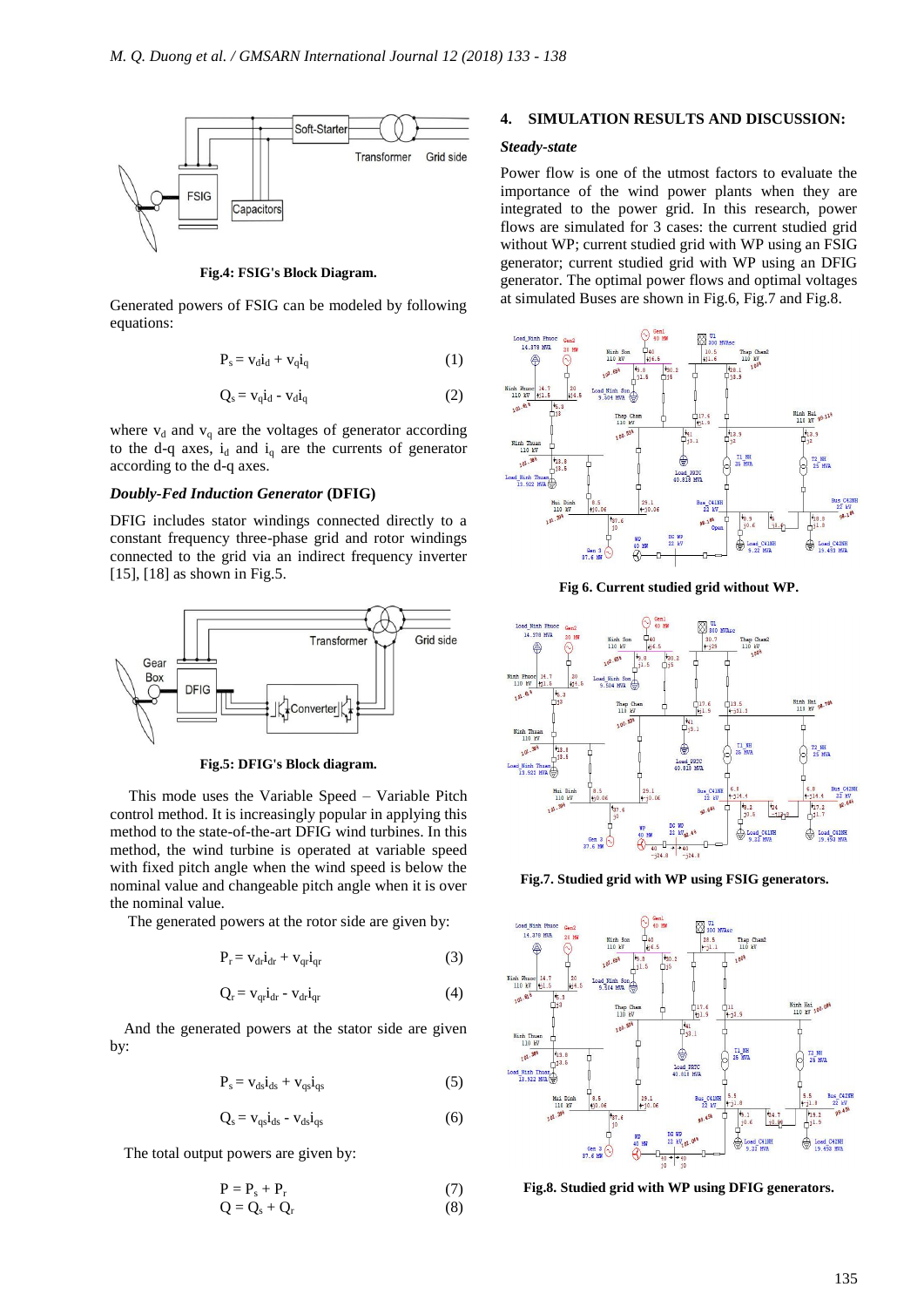The optimal power flows of the first case are detailed in Fig.6. The Nation Power Grid System of Bus U1 must supply 10.5 MW of active power and 1.6 MVAr of reactive power to fulfill the load demand. As can be seen in Fig. 6, the local supplies which are Da Nhim Hydro Power (Gen 1), Bac Binh Hydro Power (Gen 2) and Mui Dinh Hydro Power (Gen 3) are unable to meet the demand of local loads. It is inevitable to build new power sources connected to this grid to meet load demand and maintain the grid's stability and thus, wind power plants are absolutely a promising solution in this case.

For the second case, the existence of WP using FSIG generators in the studied power grid shows that requirements of local loads are fulfilled in an effective way. In addition, the national grid of Bus 1 provides 30.7 MW of active power and consumes 29 MVAr of reactive power. Fig.7 shows that when WP generates 40 MW, it also consumes 24.8 MVAr of reactive power from the studied grid. Due to the FSIG's construction which utilizes an asynchronous squirrel cage induction generator, FSIG machines always consume reactive power. This characteristic causes several troubles in maintaining the stability which is the unavoidable weakness of FSIG comparing with other types of generators.

In the last case, DFIG generators are used in the WP as shown in Fig. 8. They hardly consume or generate reactive power while they provide nominal active power of 40 MW to the connected grid. It can be explained clearly by the DFIG's ability of controlling the active power and reactive power independently via the power electronics controller connected between the Rotor and the Grid. The National Grid of Bus 1 just only provides 1.1 MVAr to operate stably in the steady state whilst receiving 28.5 MW of active power.

Regarding voltage's stability, the voltages of buses around the power plants reach high values which are approximately 98%-102% of the rated values in the first case of the studied grid without WP and the last case with WP using DFIG generators. These results bring advantages in the power grid operation processes. However, for the second case with WP using FSIG generators, the voltage values at Buses around the power plants are slightly lower (about 92,64%), and at the coupling point between WP and the studied grid, the voltage value is just 92.4% (equivalent to 20,23kV). This can be explained by huge amount of consumed reactive power of FSIG generators during their operation. Consequently, it is required to install compensate devices in the area near the wind power plants to increase the voltage values at Buses maintaining the stability of the power system.

### *Transient-state*

During the power grid operation, it may experience the transient state due to unexpected factors. Hence, it is also important to assess the possibility to overcome system faults of these two wind turbine generator types. A threephase fault simulator is created between Bus\_WP and Bus\_C41NH at the simulated time of 2 seconds. The fault is cleared after a duration of 150 ms by the line protection device. The recovery of the FSIG and DFIG

generators is evaluated for a total simulation time of 5 seconds.



The voltage response of two types of generators before and after the fault is shown in Fig. 9. Before the fault occurs, the FSIG generator could not reach the rated voltage - just about 92% while the DFIG reaches 101% in the steady state. At the time of 2 seconds, the terminal voltage of the two types of machines falls dramatically when the three-phase fault occurs. While the FSIG terminal voltage drops to approximately zero, the latter generator remains at about 5%. After the fault duration of 150 ms, the DFIG generator terminal voltage almost immediately returns to its original value (after 200 ms) and remain stable afterwards. Meanwhile, the FISG terminal voltage only recovers at about 74% of the rated voltage but then decreases rapidly to 60%. This could be due to the fact that the FISG needs to consume more reactive power to recover from transient state which exceeds the grid's response in this short duration and thus, it causes the instability of the system. Such a large amount of consumed reactive power of FSIG generators can be seen in Fig.10. It is obvious that the FSIG consumes a large amount of reactive power from the grid (i.e. 25MVAr) before the fault. When the fault occurs, the generated power of the two types of generators decreases significantly as can be seen in Fig.10 due to the sudden voltage drop. At this moment, the mechanical torque of the turbine is still available but the electromagnetic torque applied to the turbine reduces dramatically which causes the torque imbalance. After the fault, FSIG generators have to receive more reactive power (the amount of reactive power consumption increases from 25MVAr to 50MVAr) to recover to normal operation whilst it lacks supporting equipment. Consequently, the FSIG fails to recover itself and drop its terminal voltage. On the other hand, the DFIG shows not only its fast recovery and stable operation after the fault, but also the generator also generates reactive power to the connected grid when the fault is over. Such a reactive power supply leads to the increase of DFIG generator terminal voltage as shown in Fig.10. It is evident that the role of integrated power electronics devices in DFIG generator systems is crucial in this case.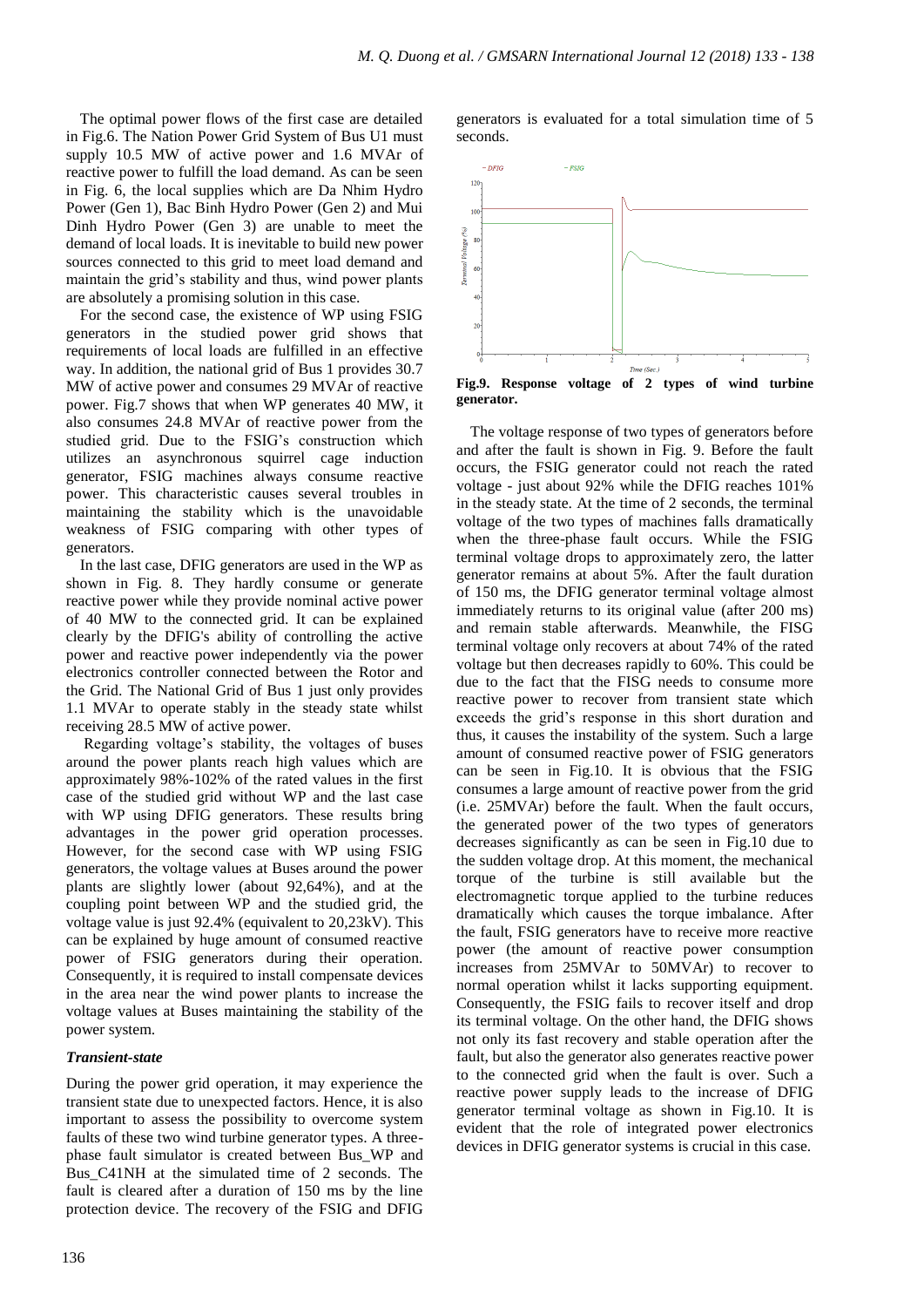

**Fig.10. Reactive power characteristics of wind turbine generators.**



**Fig. 11. Real power characteristics of wind turbine generators.**

Fig.11 shows the real power characteristics of both types of generators. It is showed that two wind turbine generators operate at rated power of 40 MW before the fault. The output power of both generators decreases rapidly to zero when short-circuit is occurred. Regarding to DFIG generator, it consumes a small amount of active power from the grid to recover quickly to the initial stabilization (about 1.6 seconds) after the fault. This recovery capability is completely contrast in the case of FSIG. Since it is unable to control its rotor speed, the FISG generator only regains to the value of 36MW before it completely collapses.

Similar to the above cases, the electromechanical power imbalance in the both types of generators occurring during the fault causes a sharp increase in the terminal current. That leads to the escalation in speed of the two generators as shown in Fig.12. Thanks to the capability of speed control via the auxiliary equipment, DFIG can fulfill the power requirements and balance the power in the machine itself. As a consequence, the rotation speed is varied fairly during the fault and the machine recovers quickly after the fault. Regarding to FSIG, the generator speed increases continuously after the fault which results to an increase of reactive power absorbed by the generator. The main cause is that the FSIG cannot recover from fault situation due to the mechanical power imbalance together with the inability to control the rotor speed. Consequently, the FSIG must be disconnected from the power system to protect the generator itself as well as maintain the stable operation of the power grid.



**Fig.12. Speed characteristics of wind turbine generators.**

In all studied cases above, the DFIG wind turbine generator always shows their remarkable fault-ridethrough capability and regains the steady state quickly. Meanwhile, the FSIG generator gives completely negative results. It must be stopped and disconnected from the grid when a fault occurs to ensure stability of the system.

# **5. CONCLUSION**

In short, WP reduces the transmission capacity of the national power system in the steady state in which the power supply to the local grid is always stable at 40MW. During its operation, the FSIG requires reactive power to operate normally. This requirement causes the increase of power losses in power grid and the voltage reduction at the coupling points as well as the reduction in power quality. To minimize these issues of FSIG, it is necessary to have the compensation equipment such as Static VAR Compressor or Static Synchronous Compensator when this type of wind power plant is connected to the grid. On the other hand, the DFIG generator shows its great capability to completely overcome these troubles.

In terms of transient stability, DFIG always shows the great capability of after-fault recovery over FSIG under the same grid condition. Thanks to the capability of adjusting the rotor speed and supplying reactive power to the grid through the power electronics converter, the output voltage and power of the DFIG generator are recovered quickly and maintain the stable condition during its operation after the fault. Hence, it is proved that the power grid integrated with wind turbine DFIG generator has higher reliability. On the other hand, all the responses from the FSIG shows that it completely collapses after fault due to the inability to adjust the generator speed as well as the excessive consumption of reactive power. Consequently, the FSIG must be shut down to ensure its safety issues and grid stability.

This research presents the comprehensive performance analysis of the FSIG and DFIG in two operation states to compare the advantages and disadvantages of each machine type. As a result, it is suggested that DFIG generators should be used rather than FSIG machines during wind power development in Vietnam due to its capability of fulfilling all technical requirements to ensure stable operation together with improving the reliability of the power grid.